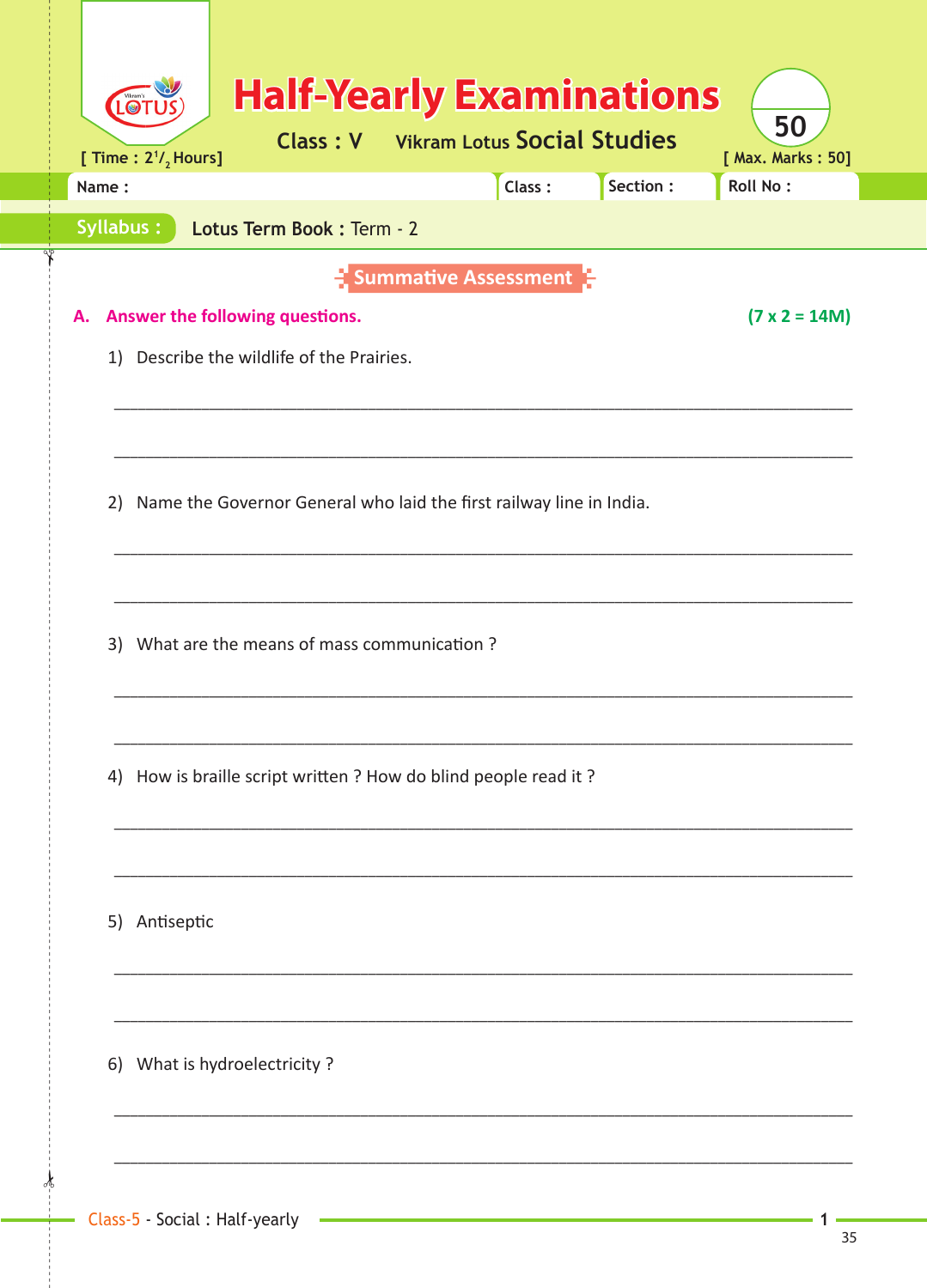| В. |    | Define.         |  |                                                                                   |      |           | $(7 \times 1 = 7M)$                                                                           |                |
|----|----|-----------------|--|-----------------------------------------------------------------------------------|------|-----------|-----------------------------------------------------------------------------------------------|----------------|
|    |    | 1) Nun          |  |                                                                                   |      |           |                                                                                               |                |
|    |    | 2) Machine Age  |  |                                                                                   |      |           |                                                                                               |                |
|    |    | 3) Vaccine      |  |                                                                                   |      |           |                                                                                               |                |
|    |    | 4) Script       |  |                                                                                   |      |           |                                                                                               |                |
|    | 5) | Documentary     |  |                                                                                   |      |           |                                                                                               |                |
|    |    | 6) Steam engine |  |                                                                                   |      |           |                                                                                               |                |
|    | 7) | Homesteads      |  |                                                                                   |      |           |                                                                                               |                |
|    |    |                 |  | <b>Formative Assessment</b>                                                       |      |           |                                                                                               |                |
| C. |    |                 |  | Fill in the blanks with suitable words given below.                               |      |           |                                                                                               | $(5 x 1 = 5M)$ |
|    |    |                 |  | grasses goods telephone                                                           | iron | president |                                                                                               |                |
|    | 1) |                 |  |                                                                                   |      |           |                                                                                               |                |
|    |    |                 |  | 2) We use _______________________________ to speak to people over long distances. |      |           |                                                                                               |                |
|    |    |                 |  |                                                                                   |      |           | 3) On March 14, 1861 Lincoln became the ____________________ of the United States of America. |                |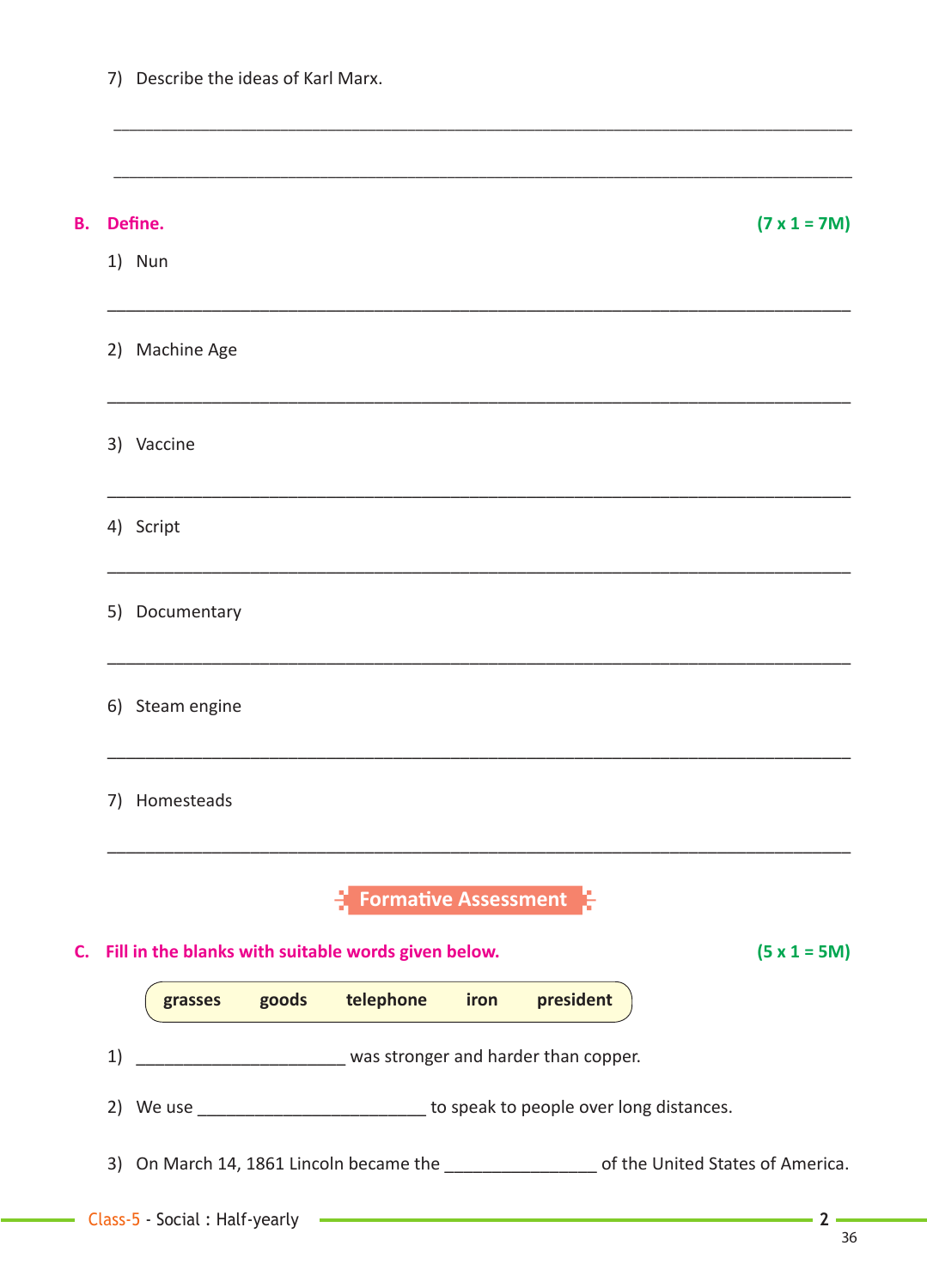|    | Early humans made rafts to carry<br>4)                               |                                                                                                                      |                |
|----|----------------------------------------------------------------------|----------------------------------------------------------------------------------------------------------------------|----------------|
|    | Farmers live on the farms with their families, it is called<br>5)    |                                                                                                                      |                |
| D. | Write 'T' for true and 'F' for false statements.                     |                                                                                                                      | $(5 x 1 = 5M)$ |
|    | Telegraph is a means of mass communication.<br>1)                    | $\left[ \right]$                                                                                                     | 1              |
|    | Grasslands are called Savannas North America.<br>2)                  | ſ                                                                                                                    |                |
|    | Lord Dalhousie was a British Governor-General.<br>3)                 | L                                                                                                                    | 1              |
|    | The progress of a country depends on the number of literates.<br>4)  | L                                                                                                                    |                |
|    | Electricity is not a form of energy.<br>5)                           | ſ                                                                                                                    | 1              |
| Ε. | Multiple choice questions. Tick ( $\checkmark$ ) the correct option. |                                                                                                                      | $(5 x 1 = 5M)$ |
|    | 1) Abraham Lincoln became the president of USA in                    |                                                                                                                      |                |
|    | i) 1851<br>ii) 1861                                                  | iii) 1871                                                                                                            | iv) 1881       |
|    |                                                                      |                                                                                                                      |                |
|    | A machine used to send and receive messages via network is<br>2)     |                                                                                                                      |                |
|    | i) Television<br>ii) Computer                                        | iii) Printer                                                                                                         | iv) Radio      |
|    | The concept of zero was invented by the<br>3)                        |                                                                                                                      |                |
|    | Germans<br>ii) Chinese<br>i)                                         | iii) Indians                                                                                                         | iv) Arabs      |
|    | 4) Which of the following is renewable source of energy?             |                                                                                                                      |                |
|    | i) natural gas<br>ii) sun                                            | iii) diesel                                                                                                          | iv) coal       |
|    | Martin Luther King was a doctorate from<br>5)                        |                                                                                                                      |                |
|    | i) Oxford University                                                 | ii) Delhi University                                                                                                 |                |
|    | iii) London University                                               | iv) Boston University                                                                                                |                |
| F. | Name the following.                                                  |                                                                                                                      | $(3 x 1 = 3M)$ |
|    |                                                                      |                                                                                                                      |                |
|    |                                                                      |                                                                                                                      |                |
|    | 2)                                                                   |                                                                                                                      |                |
|    |                                                                      |                                                                                                                      |                |
|    | Class-5 - Social : Half-yearly                                       | <u> 1989 - Johann Stein, marwolaethau a bhann an t-Amhain an t-Amhain an t-Amhain an t-Amhain an t-Amhain an t-A</u> | 37             |

✁

✁